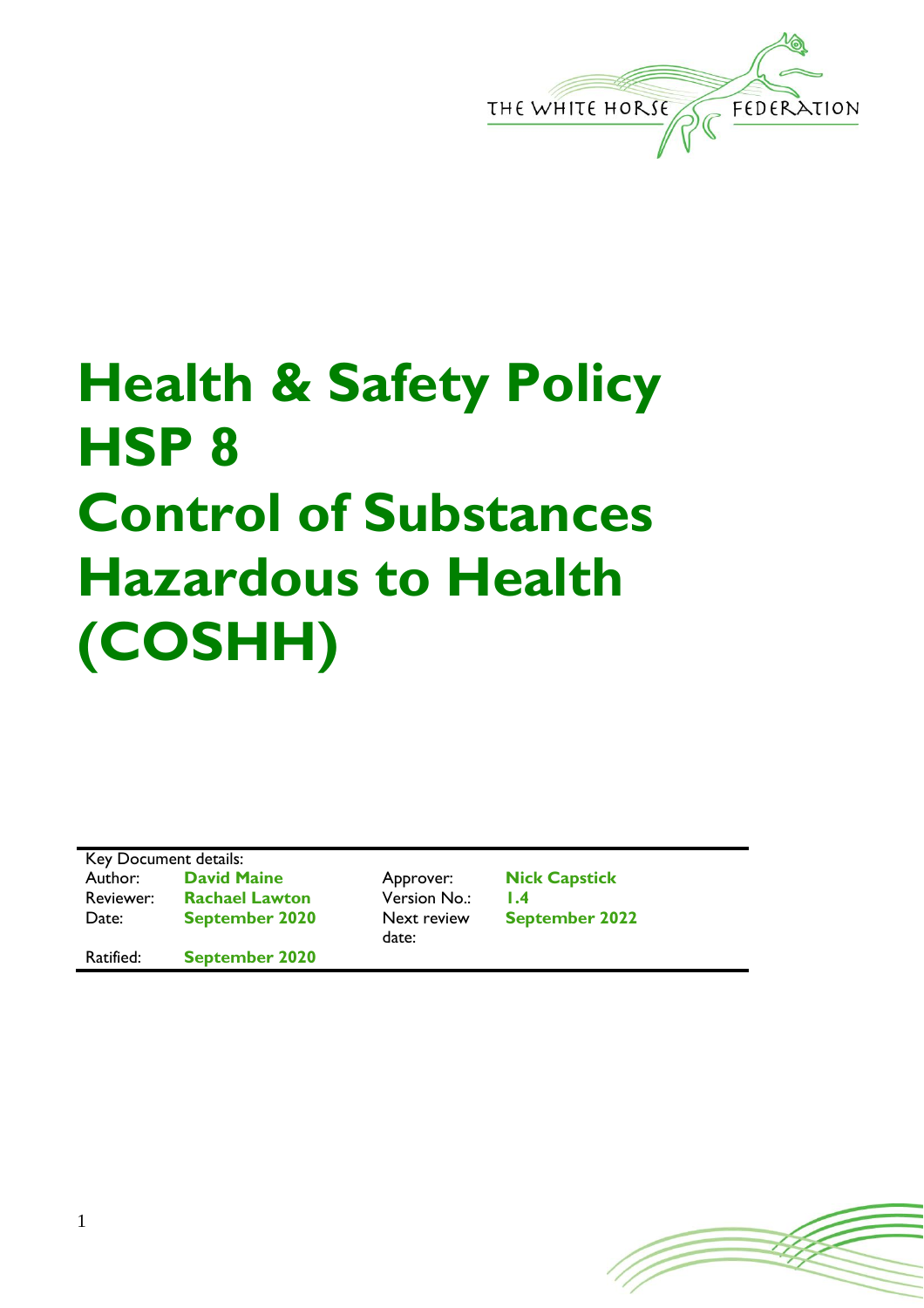

| <b>Title:</b>                                                                                         | HSP 08 - Control of Substances Hazardous to Health (COSHH)                                |  |  |  |
|-------------------------------------------------------------------------------------------------------|-------------------------------------------------------------------------------------------|--|--|--|
| Author(s):                                                                                            | David Maine                                                                               |  |  |  |
| Date:                                                                                                 | September 2020                                                                            |  |  |  |
| <b>Review date:</b>                                                                                   | September 2022                                                                            |  |  |  |
| This policy applies equally to all The White Horse Federation (TWHF) employees<br><b>Application:</b> |                                                                                           |  |  |  |
|                                                                                                       | including agency or casual staff, and to all premises where TWHF is either the 'employer' |  |  |  |
|                                                                                                       | or is in control of the premises.                                                         |  |  |  |
|                                                                                                       | The Control of Substances Hazardous to Health regulations 2002 (as amended) places a      |  |  |  |
|                                                                                                       | duty on TWHF to control substances hazardous to health.                                   |  |  |  |

| <b>Definitions</b>    | For the purpose of this policy, the following definitions apply;                      |                                                                                                            |  |  |  |  |
|-----------------------|---------------------------------------------------------------------------------------|------------------------------------------------------------------------------------------------------------|--|--|--|--|
|                       | Substance                                                                             | A natural or artificial substance whether in solid or liquid form or in the                                |  |  |  |  |
|                       |                                                                                       | form of a gas or vapour (including micro-organisms).                                                       |  |  |  |  |
|                       |                                                                                       |                                                                                                            |  |  |  |  |
|                       |                                                                                       | Substances can take many forms and include:                                                                |  |  |  |  |
|                       |                                                                                       | chemicals                                                                                                  |  |  |  |  |
|                       |                                                                                       | products containing chemicals                                                                              |  |  |  |  |
|                       |                                                                                       | fumes                                                                                                      |  |  |  |  |
|                       |                                                                                       | dusts                                                                                                      |  |  |  |  |
|                       |                                                                                       | vapours                                                                                                    |  |  |  |  |
|                       |                                                                                       | mists                                                                                                      |  |  |  |  |
|                       |                                                                                       | nanotechnology<br>gases and asphyxiating gases and biological agents (germs).                              |  |  |  |  |
|                       |                                                                                       |                                                                                                            |  |  |  |  |
|                       |                                                                                       | germs that cause diseases such as leptospirosis or legionnaires<br>disease and germs used in laboratories. |  |  |  |  |
|                       | <b>Hazardous</b>                                                                      | Substances hazardous to health are defined under COSHH as those that                                       |  |  |  |  |
|                       | Substance                                                                             | are: 'Very Toxic, Toxic, Corrosive, Harmful or Irritant.' They include                                     |  |  |  |  |
|                       |                                                                                       | all substances allocated a Workplace Exposure Limit (WEL) in EH40,                                         |  |  |  |  |
|                       |                                                                                       | substantial quantities of dust and certain biological agents connected                                     |  |  |  |  |
|                       |                                                                                       | with work.                                                                                                 |  |  |  |  |
|                       | Workplace                                                                             | "Workplace exposure limit" for a substance hazardous to health means                                       |  |  |  |  |
|                       | <b>Exposure Limit</b>                                                                 | the exposure limit approved by the Health and Safety Executive for that                                    |  |  |  |  |
|                       | (WEL)                                                                                 | substance in relation to the specified reference period when calculated                                    |  |  |  |  |
|                       |                                                                                       | by a method approved by the Health and Safety Executive, as contained                                      |  |  |  |  |
|                       |                                                                                       | in HSE publication "EH/40 Workplace Exposure Limits 2005" as updated                                       |  |  |  |  |
|                       |                                                                                       | from time to time.                                                                                         |  |  |  |  |
|                       |                                                                                       |                                                                                                            |  |  |  |  |
| <b>Policy Aims</b>    |                                                                                       | To ensure that adequate arrangements are put in place to enable TWHF to identify and                       |  |  |  |  |
|                       |                                                                                       | assess risks arising from hazardous substances with the ultimate aim of protecting TWHF                    |  |  |  |  |
|                       | employees and others from hazardous substances at work.                               |                                                                                                            |  |  |  |  |
| <b>Policy</b>         | It is the policy of TWHF to comply with the Control of Substances Hazardous to Health |                                                                                                            |  |  |  |  |
|                       | Regulations 2002 (as amended).                                                        |                                                                                                            |  |  |  |  |
| <b>Risk</b>           |                                                                                       | Exposure to hazardous substances with the potential to cause deleterious effects to the                    |  |  |  |  |
|                       |                                                                                       | health of TWHF employees and others.                                                                       |  |  |  |  |
| <b>Responsibility</b> |                                                                                       | The Chief Executive Officer (CEO) is considered to be the duty holder. The duty to                         |  |  |  |  |
|                       | manage COSHH within TWHF has been delegated by the CEO to the Director of Estates     |                                                                                                            |  |  |  |  |
|                       |                                                                                       | and Facilities. This responsibility is discharged primarily at the line management/operational             |  |  |  |  |
|                       | level.                                                                                |                                                                                                            |  |  |  |  |
|                       |                                                                                       |                                                                                                            |  |  |  |  |

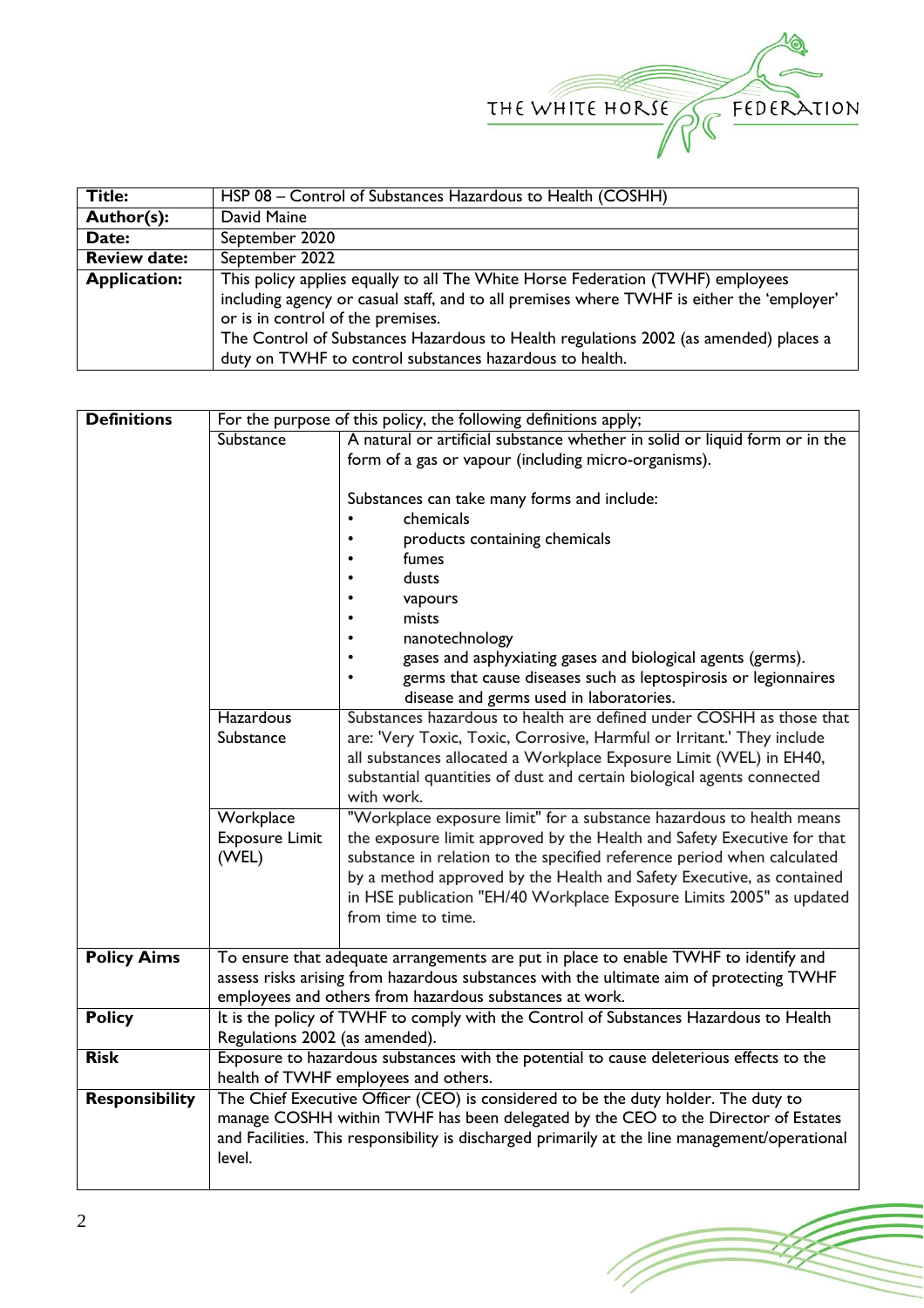

(Toponial)

|              | <b>Roles &amp; Responsibilities</b>                                                                                                                                                                                                                                                                                                                                                             |  |  |  |  |
|--------------|-------------------------------------------------------------------------------------------------------------------------------------------------------------------------------------------------------------------------------------------------------------------------------------------------------------------------------------------------------------------------------------------------|--|--|--|--|
|              | Roles and responsibilities are defined in HSP 2 Organisation.                                                                                                                                                                                                                                                                                                                                   |  |  |  |  |
|              | Any specific actions are detailed in the arrangements section below.                                                                                                                                                                                                                                                                                                                            |  |  |  |  |
|              | <b>Arrangements</b>                                                                                                                                                                                                                                                                                                                                                                             |  |  |  |  |
| $\mathbf{L}$ | <b>Risk Assessment</b>                                                                                                                                                                                                                                                                                                                                                                          |  |  |  |  |
|              | THWF must not carry out any work which can expose any of their employees to any substance<br>hazardous to health until:                                                                                                                                                                                                                                                                         |  |  |  |  |
|              | a suitable and sufficient assessment of the risks to employees health created by that work has been<br>$\bullet$<br>carried out and:                                                                                                                                                                                                                                                            |  |  |  |  |
|              | the steps needed reduce the risk and to comply with the regulations have been identified and;<br>those steps have been put into operation.<br>٠                                                                                                                                                                                                                                                 |  |  |  |  |
|              | The main aim is to eliminate the use of a harmful substance. However, if this is not possible a full<br>assessment needs to be conducted with reference to the hierarchy of controls. It is not deemed<br>acceptable to just provide employees with personal protective equipment without first examining other<br>options of control such as substituting a substance for a safer alternative. |  |  |  |  |
|              | When undertaking the assessment, consideration should be given to:                                                                                                                                                                                                                                                                                                                              |  |  |  |  |
|              | the hazardous properties of the substance<br>information on health effects provided by the supplier (data sheet)<br>$\bullet$<br>the level, type and duration of exposure<br>٠<br>the circumstances of the work, including the quantity used<br>$\bullet$<br>activities such as maintenance where there is the potential for a high level of exposure<br>$\bullet$                              |  |  |  |  |
|              | any relevant Workplace Exposure Limit<br>the effects of preventive and control measure which have been or will be taken<br>the results of relevant health surveillance<br>the results of monitoring of exposure                                                                                                                                                                                 |  |  |  |  |
|              | the risk presented by exposure to a combination of substances                                                                                                                                                                                                                                                                                                                                   |  |  |  |  |
|              | The COSHH assessment form HSF 8.1 is provided to assist with meeting these requirements. However,<br>the COSHH assessor must be competent in the assessment process.                                                                                                                                                                                                                            |  |  |  |  |
|              | Premises COSHH assessments will normally be carried out by the Site Manager.                                                                                                                                                                                                                                                                                                                    |  |  |  |  |
|              | Teaching COSHH assessments will normally be carried out by the Principal or department lead, or will<br>be covered by CLEAPPS HAZ cards                                                                                                                                                                                                                                                         |  |  |  |  |
|              | Externally contracted cleaning or catering staff will be provided COSHH information by their employer.                                                                                                                                                                                                                                                                                          |  |  |  |  |
|              | Any contractors working on site must provide their own COSHH assessments and Safe Systems of Work<br>prior to any work commencing.                                                                                                                                                                                                                                                              |  |  |  |  |
|              | Where assistance is required, the Health and Safety Manager and Facilities should be contacted for<br>training or guidance.                                                                                                                                                                                                                                                                     |  |  |  |  |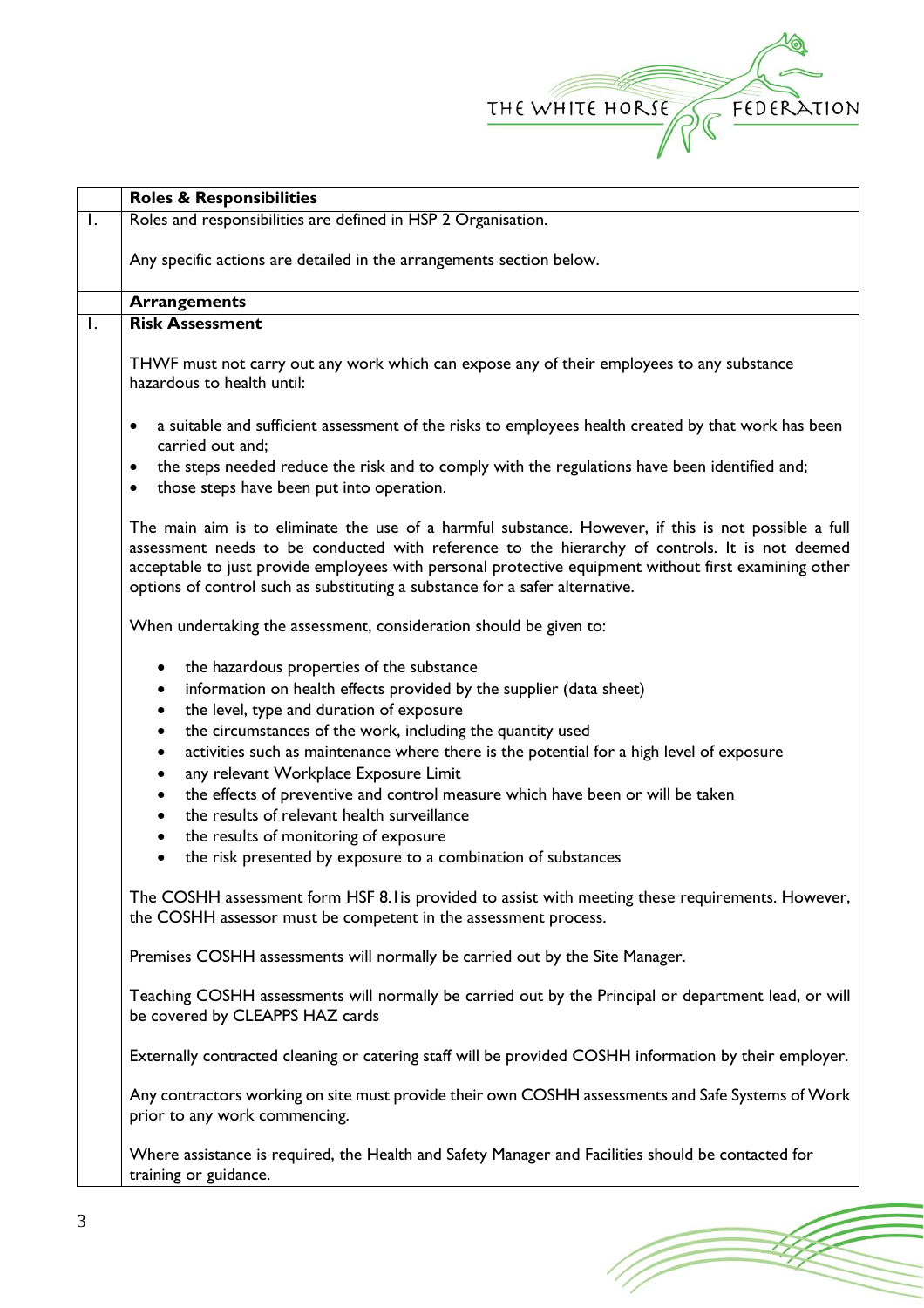

|                  | An umbrella COSHH risk assessment will also be conducted at each site to identify and control the<br>general use and storage of chemicals. COSHH Risk Assessment GRA 8.1 is provided as a template for<br>this process.                                                                                                                                            |  |  |  |  |
|------------------|--------------------------------------------------------------------------------------------------------------------------------------------------------------------------------------------------------------------------------------------------------------------------------------------------------------------------------------------------------------------|--|--|--|--|
|                  | All COSHH risk assessments will be reviewed annually.                                                                                                                                                                                                                                                                                                              |  |  |  |  |
| 2.               | Prevent or adequately control exposure to hazardous substances                                                                                                                                                                                                                                                                                                     |  |  |  |  |
|                  | TWHF managers are required to ensure that the exposure of their employees to substances hazardous<br>to health is either prevented or, where this is not reasonably practicable, adequately controlled.                                                                                                                                                            |  |  |  |  |
|                  | In practice, this should be achieved by considering implementation of control measures in the following<br>sequence:                                                                                                                                                                                                                                               |  |  |  |  |
|                  | I.<br>Eliminating the use or production of hazardous substances in the workplace, e.g., changing the<br>method of work to remove the use of the hazardous substance.<br>Reducing the exposure to the hazardous substance, i.e., using a different form of the substance<br>II.                                                                                     |  |  |  |  |
|                  | for example using a pellet form of a substance rather than a powdered form.<br>Control of all routes of exposure where it is not reasonably practicable to prevent exposure to<br>Ш.<br>hazardous substances, for example, the use of engineering controls such as local exhaust<br>ventilation (LEV).                                                             |  |  |  |  |
|                  | IV.<br>Apply the principles of good practice for the control of exposure to substances hazardous to<br>health as set out in Schedule 2A of the COSHH regulations 2002 (as amended).<br>Ensure that any Workplace Exposure Limit (WEL) approved for a hazardous substance is not<br>V.                                                                              |  |  |  |  |
|                  | exceeded.<br>Ensure PPE is used as directed in the relevant risk assessment. This is the last line of defence.<br>VI.                                                                                                                                                                                                                                              |  |  |  |  |
| $\overline{3}$ . | Implement and maintain control measures                                                                                                                                                                                                                                                                                                                            |  |  |  |  |
|                  | Where control measures have been identified by the COSHH assessment, THWF will ensure that the<br>control measures, including PPE and any other item or facility, are properly applied or used and are not<br>made less effective by other work practices or by improper use.                                                                                      |  |  |  |  |
|                  | Managers should ensure that there are suitable supervision checks in place to ensure that defined safe<br>systems of work are being followed, that PPE is being worn correctly and that suitable checks are being<br>carried out on controls measures to ensure their effectiveness; for example inspection and statutory<br>testing of local exhaust ventilation. |  |  |  |  |
|                  | All safety equipment including PPE must be CE rated and used in accordance with the manufactures<br>instructions. See HSP 23                                                                                                                                                                                                                                       |  |  |  |  |
| 4.               | <b>Monitoring of Exposure</b>                                                                                                                                                                                                                                                                                                                                      |  |  |  |  |
|                  | Where the COSHH assessment identifies the need for monitoring to control exposure to hazardous<br>substances, managers will ensure that suitable techniques are utilised to assess the extent of employees'<br>exposure to substances hazardous to health via all routes of entry (inhalation, ingestion and/or skin).                                             |  |  |  |  |
|                  | Examples of such techniques are monitoring the air in the employee's breathing zone, background air<br>monitoring, or wipe sampling of the skin.                                                                                                                                                                                                                   |  |  |  |  |

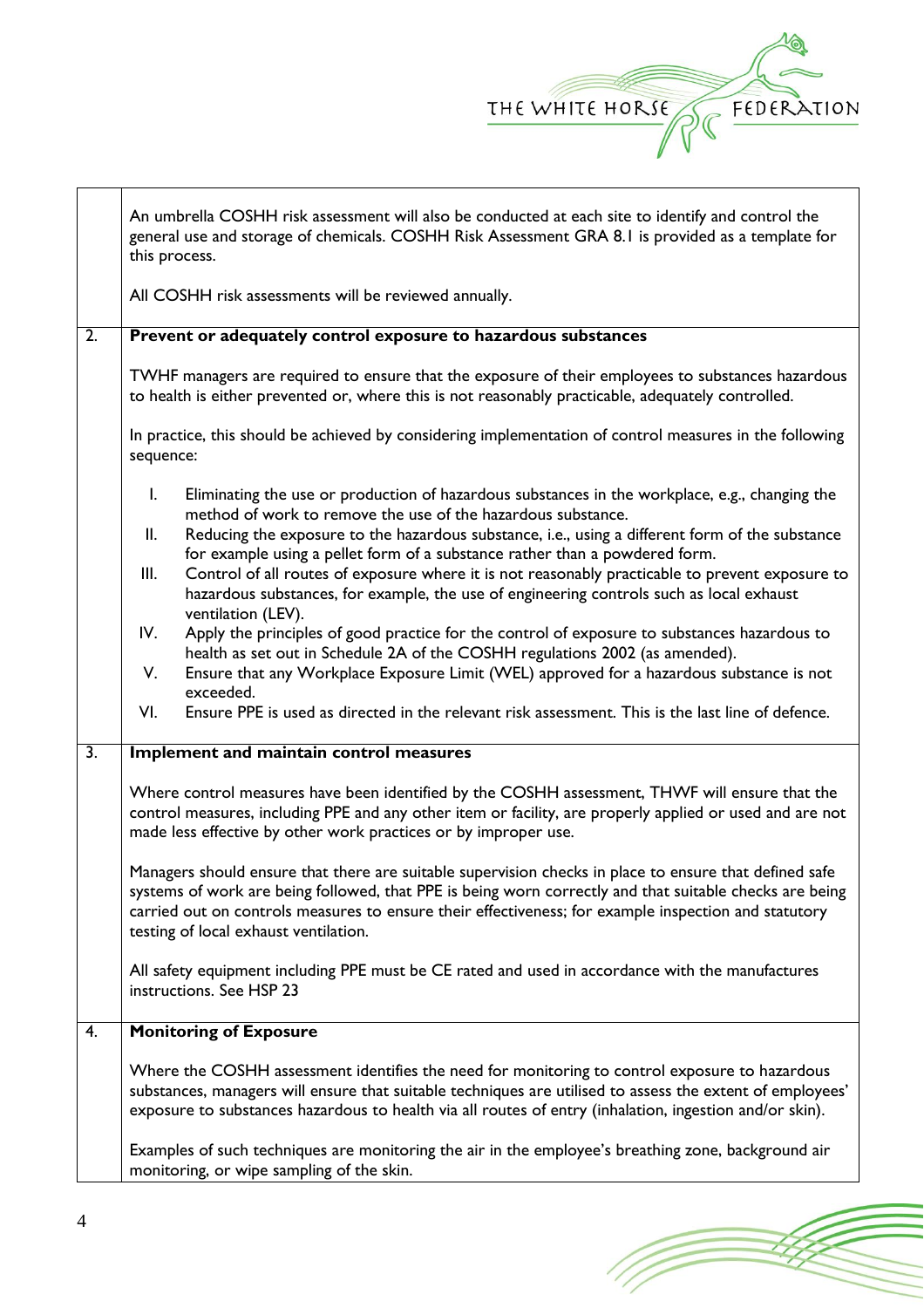

Records of exposure monitoring should be kept for a period of 40 years if they contain personal exposure monitoring data of an employee. All other exposure monitoring records should be kept for a period of 5 years.

Less formal monitoring includes employees checking themselves for signs or symptoms of ill health and reporting these to their Line Manager so that appropriate action can be taken.

#### 5. **Information, instruction and training**

Where employees are exposed to or work directly with substances hazardous to health, their manager must ensure that they receive appropriate information, instruction and training to work safely. Explain to employees what the dangers are associated with the work and do not merely rely on handing them written information and instructions.

This can be provided in many ways; however the following measures should be considered:

- COSHH assessment training
- COSHH toolbox talks
- Demonstration in the use of control measures and how to check whether they are working
- Demonstration in the use of emergency arrangements and protocols such as emergency showers, eye baths, spill kit use etc.
- Training into the use of personal protective equipment required for the work, e.g. gloves, local exhaust ventilation (LEV), face masks, respirators etc.

#### 6. **Arrangements to deal with accidents and emergencies**

In addition to the arrangements in place for fire emergencies and first aid, Managers must assess the risk associated with hazardous substances their employees are exposed to and implement suitable and sufficient procedures to protect their employees.

For example, exposure to one or more hazardous substance on a scale, or to an extent, well beyond that associated with normal day-to-day activity such as a serious spillage or flood of a corrosive agent liable to make contact with employees' skin.

### 7. **Limitations of this Policy**

The policy cannot anticipate all eventualities; therefore professional judgement should be used to identify the appropriate course of action needed to protect those who are vulnerable and/or at risk. This judgement should derive from multi-disciplinary team discussion rather than any one individual where possible.

## 8. **Appendices** 1. HSF 8.1 COSHH Assessment Form 2. HSF 8.2 COSHH Chemical Register 3. GRA 8.1 COSHH Risk Assessment4. HSG 8.1 Safe Storage & Disposal of Hazardous Materials & **Chemicals**